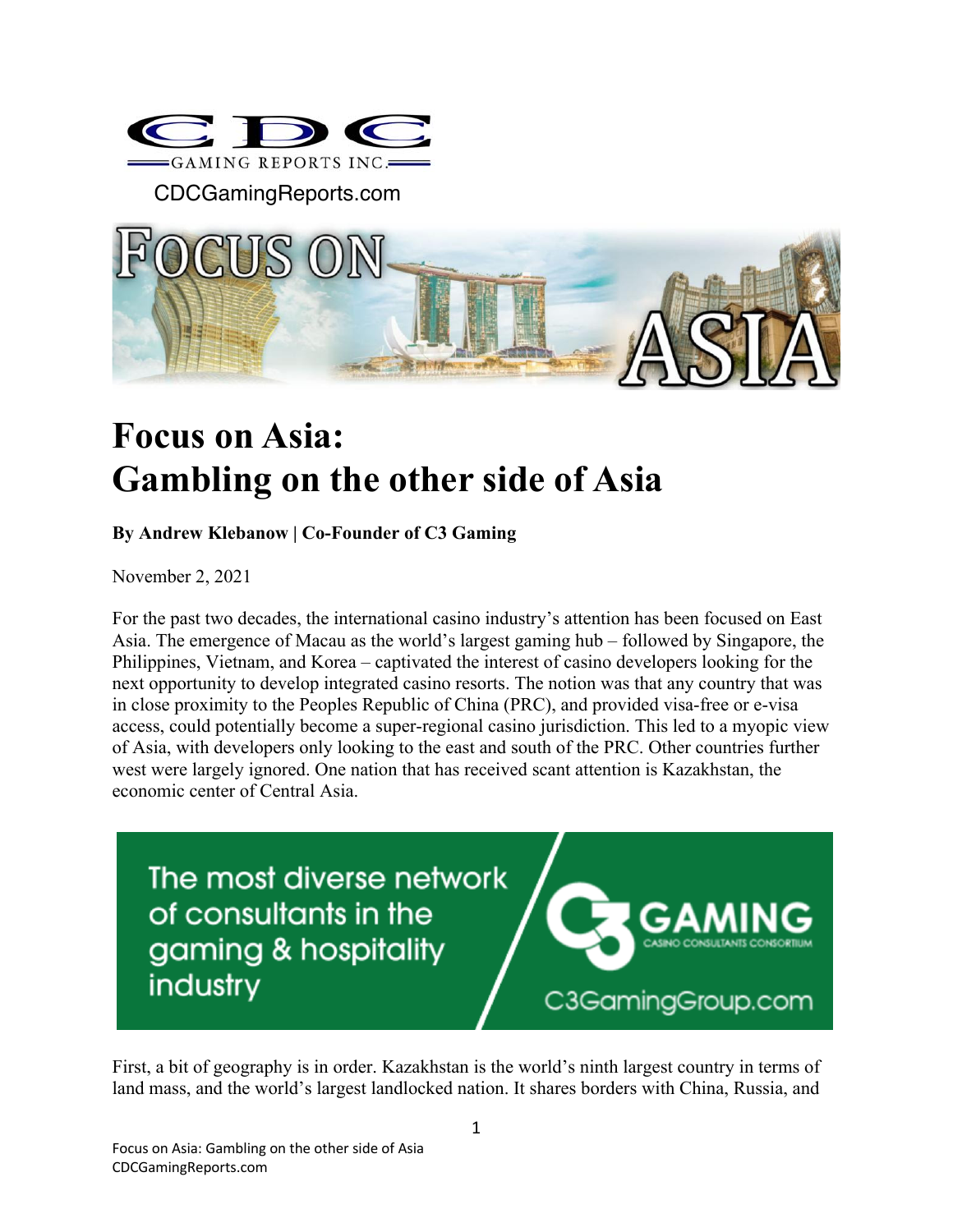the Central Asian nations of Kyrgyzstan, Uzbekistan, and Turkmenistan. It is also the richest country in Central Asia due to its vast oil, gas, and mineral reserves.

The capital city of Nur-Sultan (formerly Astana) in the northern region has a population of 1.1 million, and its largest city is Almaty to the south with 2 million residents. Despite its mammoth geographical footprint, Kazhakstan's total population is only 18.7 million.

Kazakhstan gained its independence from the Soviet Union in 1991. Since then, the government has encouraged foreign direct investment, which in turn brought a considerable amount of wealth to the nation. It is now categorized as a middle-income country. It is ethnically diverse, yet is predominantly Muslim. Kazakhstan also has a modest but fairly vibrant casino industry.

## **History of casinos**

Casinos have been in existence in the country since 1997. For the first 10 years, small casinos proliferated in the country's cities. In 2007, the government ordered those urban casinos closed, and designated two geographic zones for casino development. These included Kapchagay in the southern Almaty region, and on Lake Burabay in the northern Akmola region.

Kapchagay is a resort area approximately 80 km from Almaty. It straddles the Illi River and sits on the banks of a massive reservoir. It has emerged as a weekend vacation destination, and prior to the pandemic had approximately seven casino properties. Burabay is another resort area, approximately 260 km north of Nur-Sultan. The district contained approximately five casinos prior to the pandemic.

The 2007 law authorized two kinds of gaming licenses: a casino license that permitted a minimum of 20 table games and 50 electronic gaming devices (EGDs), and sports betting licenses for sports betting shops. Gaming taxes for casinos are calculated on the number of gaming devices rather than as a percentage of gaming revenue. Table games are taxed at a rate of  $\epsilon$ 9,500 a month and EGDs at  $\epsilon$ 350. Online wagering is prohibited. Most of the casinos in the two resort districts have hotels appurtenant to them, and the casinos are modest in size compared to those found in other Asian jurisdictions.

## **The market potential**

What makes Kazakhstan's casino industry interesting are the markets that they could potentially serve. While the local population is relatively small, it is the country's foreign investment and trading partners that make up a more important market segment. Kazakhstan's primary trading partners include China, Russia, South Korea, France, and the Netherlands. Foreign nationals from those countries primarily reside in the country's two largest cities, and there is already a considerable amount of airlift from these potential feeder markets. Kazakhstan also has very liberal travel policies, and visa-free travel is available to citizens of nearly 60 countries, including all of its Asian trading partners. The presence of a large population of foreign nationals can serve as an important source of gaming revenue, as has been demonstrated in countries such as South Korea and Cambodia.